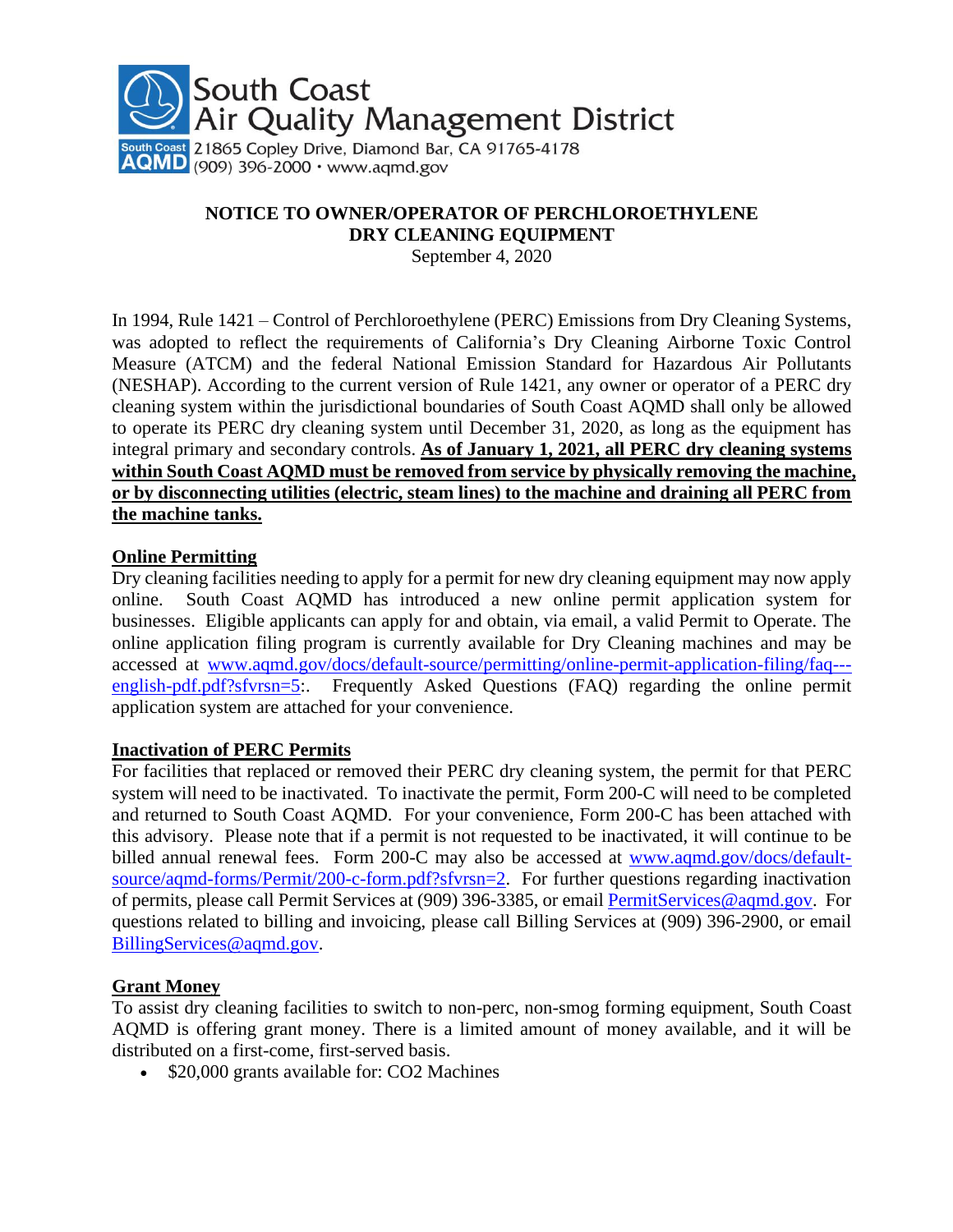- \$10,000 grants available for: Professional Wet Cleaning Systems (water-based system consisting of washer, dryer, tensioning pants topper, and tensioning form finisher, South Coast AQMD approved equipment only)
- Up to \$5,000 grants available for: Incomplete Professional Wet Cleaning Systems

For more information regarding South Coast AQMD's Financial Incentive to purchase non-toxic, non-smog forming dry cleaning equipment please contact South Coast AQMD's Small Business Assistance Office at 909-396-3529 or visit the Dry Cleaner Grant webpage at: [http://www.aqmd.gov/home/programs/business/business-detail?title=dry-cleaner-grant.](http://www.aqmd.gov/home/programs/business/business-detail?title=dry-cleaner-grant)

The California Air Resources Board (CARB) is also offering additional grant money for eligible dry cleaners. Facilities that currently use PERC are eligible to receive up to \$10,000 if they replace an existing PERC system with a Professional Wet Cleaning system; CO2 system; or other CARBapproved non-toxic, non-smog-forming technology. CARB is offering another grant for up to \$7,500 for facilities that volunteer to be a demonstration site for non-toxic, non-smog forming dry cleaning equipment. For more information on these grant programs, please visit [https://ww2.arb.ca.gov/resources/documents/non-toxic-dry-cleaning-grant-program-ab998.](https://ww2.arb.ca.gov/resources/documents/non-toxic-dry-cleaning-grant-program-ab998)

ATTACHMENTS: FAQ Online Application Filing – Dry Cleaning Machines Form 200-C Request to Inactivate a Permit to Operate